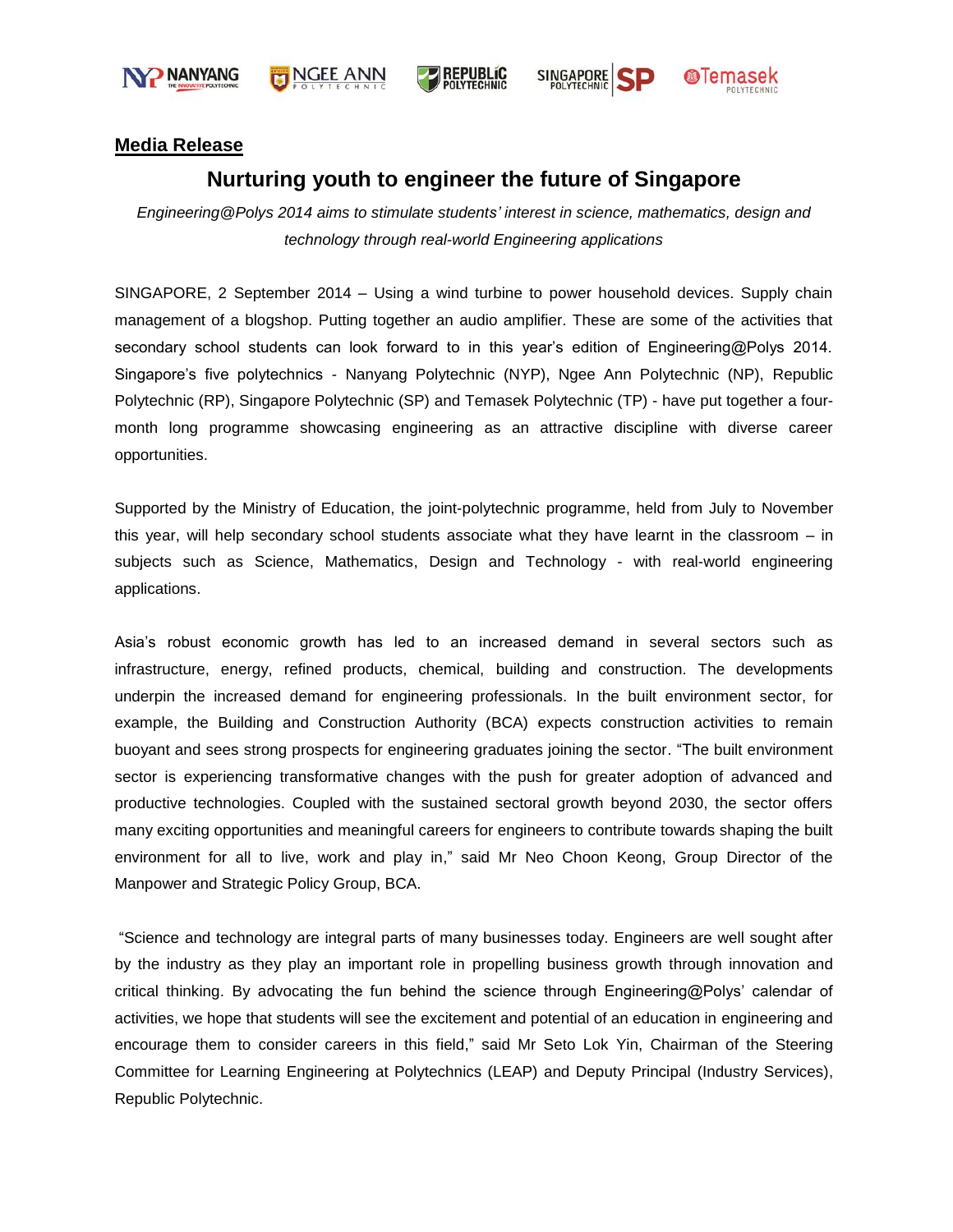

## NGEE ANN



SINGAPORE



The flagship event of Engineering@Polys, Engineering Discovery 2014 will be held on 16 October at Ngee Ann Polytechnic and will showcase interactive science and design exhibitions, to offer students insights into how engineering is a part of everyday living.

This year"s programme includes something for the teachers as well. They will be led on immersive learning journeys to find out how engineering and innovation drive the success of companies,such as Cisco Systems, Intelligent Transport System Centre, MAJ Aviation and Jet Aviation. Please refer to appendix below for detailed programme list.

To provide real-world opportunities for students to better appreciate the applications of Mathematics and Science, interactive workshops will be held from July through November. Students can also look forward to the Engineering & Science Challenge where teams of three will pit against one another to build an energy-efficient model car.

The joint-polytechnic initiative to promote engineering as a discipline first began in 2004 and has since achieved significant success in reviving student interest. In recent years, the joint efforts among the polytechnics have connected Singapore students to engineering through its everyday-life relevance and societal impact.

#### **About Nanyang Polytechnic**

Established in 1992, Nanyang Polytechnic (NYP) is a premier tertiary institution that offers quality education in Engineering, Information Technology, Design, Interactive & Digital Media, Chemical & Life Sciences, Business Management and Health Sciences. It offers 50 full-time diploma courses and a suite of post-diploma and customised courses for continuing education.

The Polytechnic"s industry-relevant and real world-based training equips students to become employment-ready upon graduation. It aims to nurture students into innovative and enterprising individuals, capable of succeeding in any path they choose to take, be it a career or in further studies.

Nanyang Polytechnic is also the proud recipient of the prestigious Singapore Quality Award, the Innovation Excellence Award and the People Excellence Award. This makes NYP the first education institution in Singapore to receive these three top organisational and business excellence awards.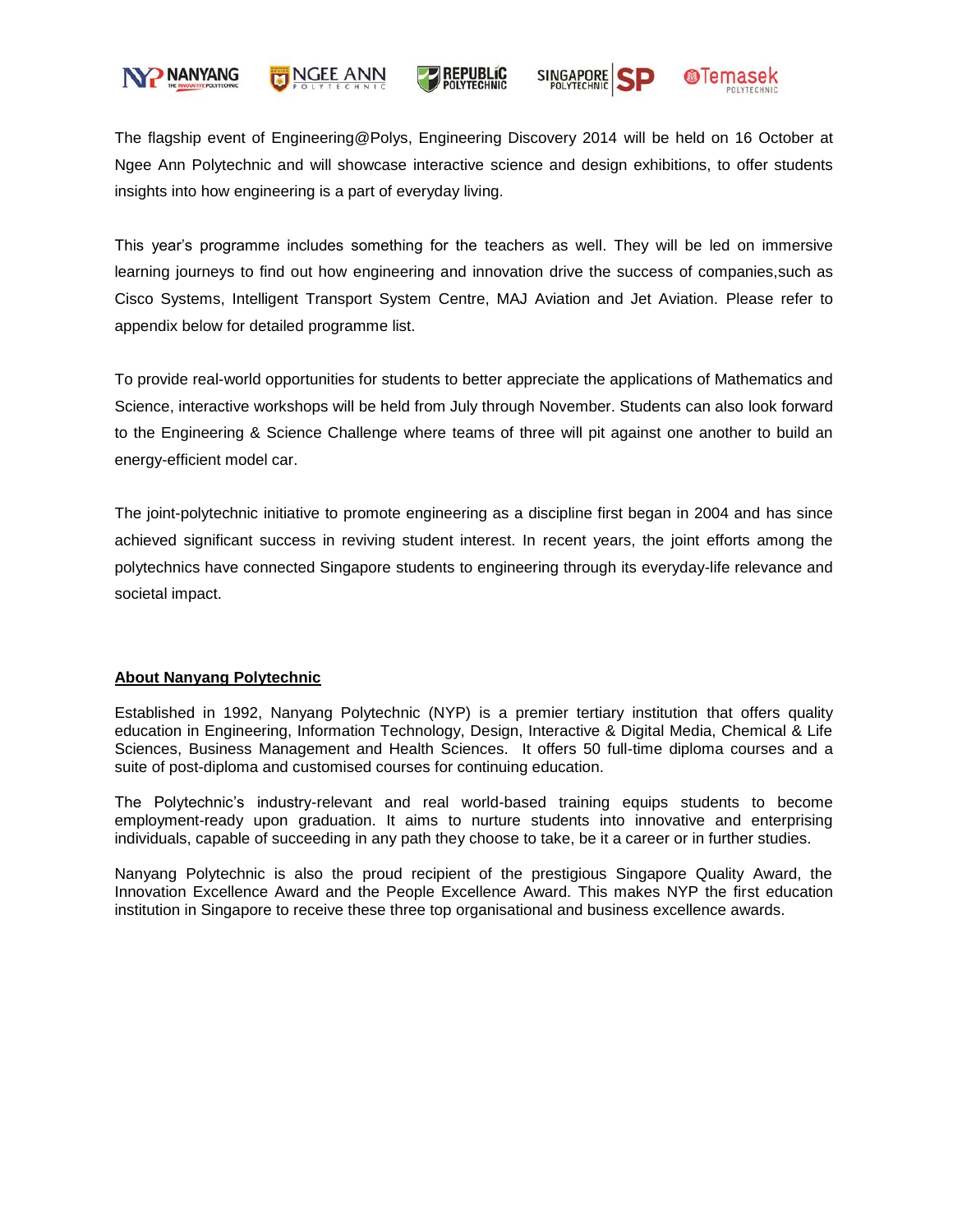

NGEE ANN







#### **About Ngee Ann Polytechnic**

Inaugurated in 1963 as Ngee Ann College with only 116 students, Ngee Ann Polytechnic is today one of Singapore's leading institutions of higher learning with more than 16,000 full-time students, about 2,000 part-time students and an alumni community of over 140,000.

The polytechnic offers 49 full-time courses through its nine academic schools - School of Business & Accountancy, School of Design & Environment, School of Engineering, School of Film & Media Studies, School of Health Sciences, School of Humanities & Social Sciences, School of InfoComm Technology, School of Interdisciplinary Studies, and School of Life Sciences & Chemical Technology. Ngee Ann also supports Continuing Education and Training (CET) through its CET Academy which offers a wide range of part-time programmes.

Learning takes place amid a caring and conducive environment with top-notch facilities ranging from broadcast, multimedia and animation studios to research laboratories as well as simulation and technology centres. With our emphasis on broad-based learning, global exposure and character development, Ngee Ann Polytechnic"s vision is to prepare graduates with a passion for learning, values for life and competencies to thrive in a global workplace.

For more information, please visit [www.np.edu.sg.](http://www.np.edu.sg/)

#### **About Republic Polytechnic**

The first educational institution in Singapore to leverage the Problem-based Learning approach for all its diploma programmes, Republic Polytechnic (RP) has six schools and two academic centres offering thirty-nine diplomas in Applied Science, Engineering, Enterprise and Communication, Events and Hospitality, Infocomm, Sports, Health & Leisure, and Technology for the Arts.

Republic Polytechnic is committed to nurturing innovation and entrepreneurial learning in an environment that develops problem-solving skills and lifelong learning opportunities. Its holistic and broad-based curriculum prepares students for an active and meaningful role in society as problem solvers, respected professionals and passionate citizens.

Republic Polytechnic strives for excellence by achieving various international and national accreditations, including ISO 9001, ISO 14001, OHSAS 18001, ISO 22301, Singapore Quality Class, People Developer, Innovation Class, and Service Class.

For more information, visit [http://www.rp.edu.sg](http://www.rp.edu.sg/)

#### **About Singapore Polytechnic**

Established in 1954, Singapore Polytechnic (SP) is Singapore"s first polytechnic. It has 10 schools that offer 49 full-time diploma courses for close to 16,000 students. SP has adopted a proven creative teaching and learning framework and it offers students a holistic, authentic and industry-relevant curriculum, innovative and vibrant learning spaces, and enriching overseas programmes.

The Polytechnic is committed to producing competent and versatile graduates, who are also imbued with sound values, so that they can be work ready, life ready and world-ready. Among the network of more than 170,000 SP alumni are successful entrepreneurs, top executives in multinational and publiclisted corporations, and well-known professionals across various industries and leaders in government.

SP is the first polytechnic to be awarded the President's Award for the Environment in 2010 and the President's Social Service Award in 2011.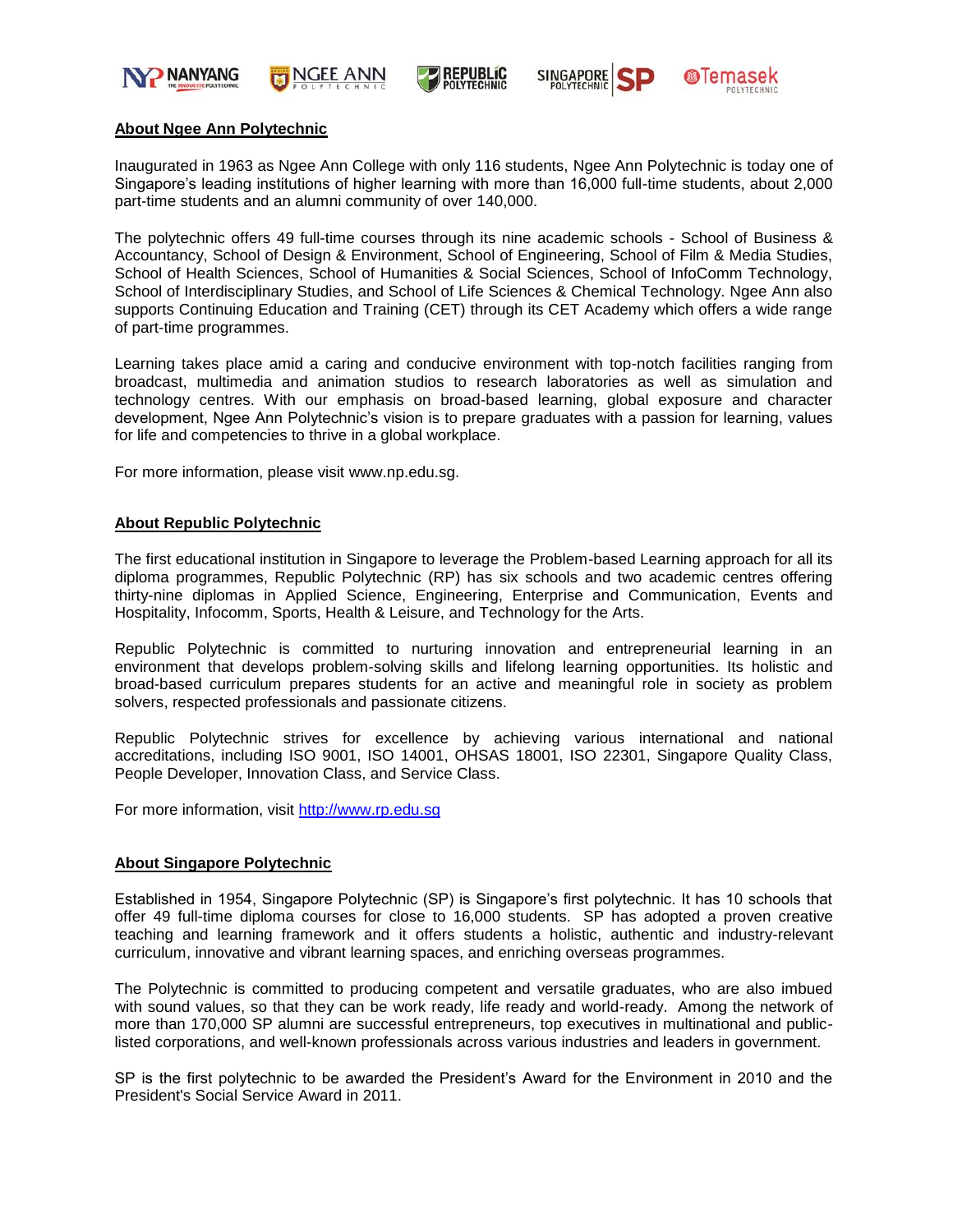

JGEE ANN

**REPUBLIC OLYTECHNIC** 



Follow us on Facebook at <http://www.facebook.com/singaporepolytechnic> or Twitter at [http://twitter.com/SingaporePoly.](http://twitter.com/SingaporePoly)

### **About Temasek Polytechnic**

TP is a significant contributor to the field of para-professional education in Singapore. TP currently offers 52 full-time diploma courses in the areas of applied science, business, design, engineering, humanities & social sciences and informatics & IT. It also offers over 20 part-time courses, up to the advanced diploma level. TP students undergo a holistic learning system that combines hands-on experience, character education and relevant life skills, in an enriching learning environment. The polytechnic has also infused global realities into its programmes and developed a mindset on campus that embraces socio-cultural diversity. These approaches ensure that TP graduates are economy relevant, future relevant and life relevant. For more information, please visit [www.tp.edu.sg.](http://www.tp.edu.sg/)

Media Release by Republic Polytechnic

For media enquiries, please contact: Mr Patrick Seng / Mr Julian Soh Manager, Corporate Communications / Senior Executive, Corporate Communications M: +65 9767 6701 / +65 9018 0719 Email: [patrick\\_seng@rp.edu.sg](mailto:patrick_seng@rp.edu.sg) / [julian\\_soh@rp.edu.sg](mailto:julian_soh@rp.edu.sg)

Nanyang Polytechnic Ms Wong Cuiyan Assistant Manager, Communications and Outreach Tel: +65 6550 0246 Email: [wong\\_cuiyan@nyp.edu.sg](mailto:wong_cuiyan@nyp.edu.sg)

Ngee Ann Polytechnic Ms Sadiah Ahmad Media Relations Manager Tel: 64606232 / 82539525 Email: [sadia@np.edu.sg](mailto:sadia@np.edu.sg)

Singapore Polytechnic Mr Frank Chua Corporate Communications Officer, Department of Corporate Communications Tel: +65 68707043 /M: +65 97717871 Email: [frank\\_chua@sp.edu.sg](mailto:frank_chua@sp.edu.sg)

Temasek Polytechnic Ms Vimala Christie Senior Corporate Communications Officer (Media Relations) Tel: 67805019 / 97900319 Email: [vimalac@tp.edu.sg](mailto:vimalac@tp.edu.sg)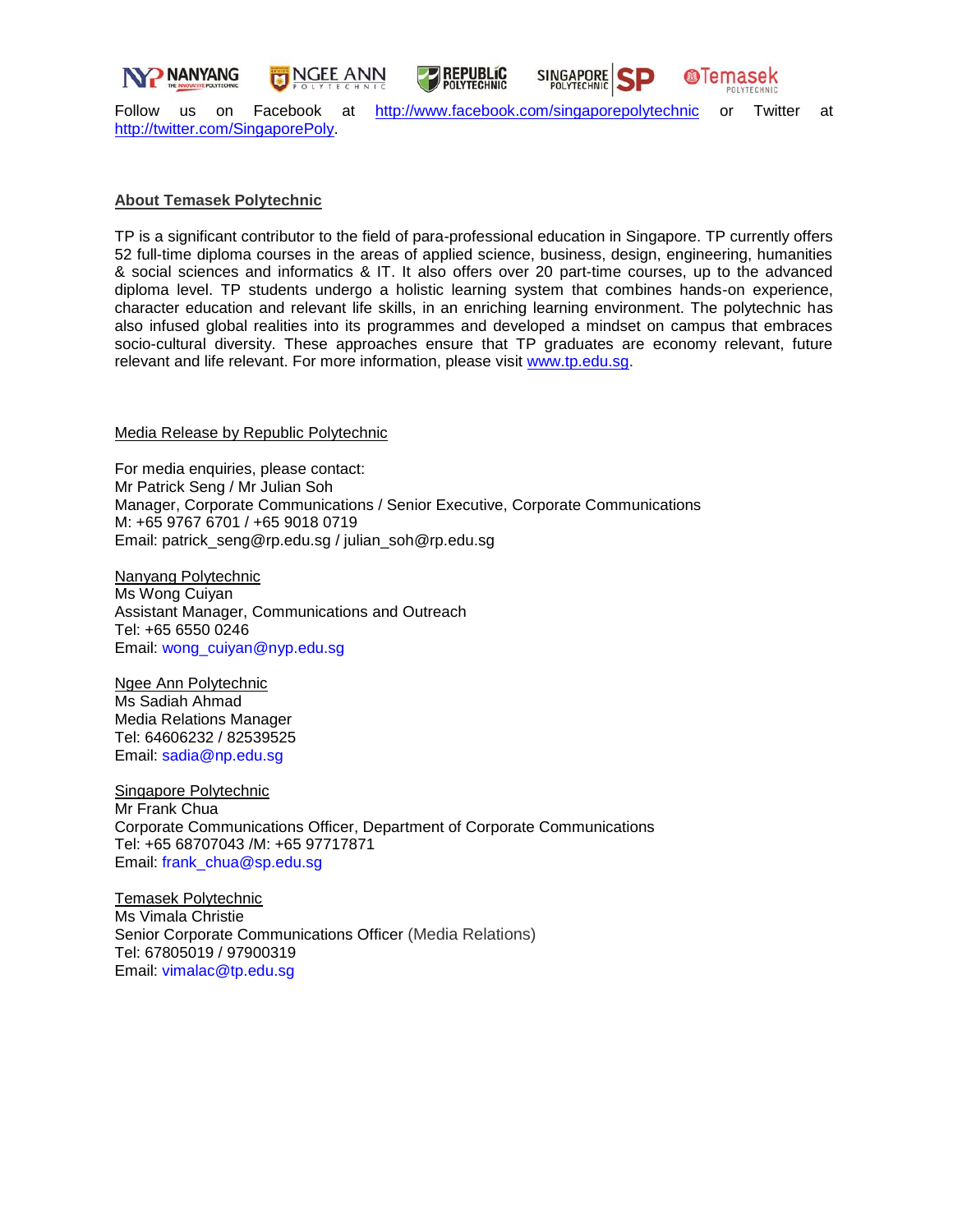



**SINGAPORE** 



## **APPENDIX**

## **KEY ACTIVITIES SCHEDULE**

**Please visit<http://www.engineering.edu.sg/> for more information** 



## **Engineering Discovery**

- Engineering Discovery 16 Oct 2014
- Time : 12:30 2:00 pm (Exhibits and Roaming Performance) : 2:00 - 4:00 pm (Celebratory Ceremony)
- Venue : Ngee Ann Polytechnic MusicBox

## Programme Highlights

- Interactive Exhibits in a Carnival-like Atmosphere
- Engaging Talks by Guest Speakers
- Magic Performances
- Awards Presentation for Engineering & Science Challenge Finals

## **Engineering and Science Challenge**

- Theme "*Use of energy efficient technologies in transportation*"
- Challenge Design and build a light weight, elegant and energy-efficient remote controlled car to travel a designated path/terrain requiring at least one change/charge of battery
- Two Rounds of Competition
	- Preliminary Rounds 13 and 14 Oct 2014 Venue: Singapore Polytechnic
	- Finals 16 Oct 2014 Venue: Ngee Ann Polytechnic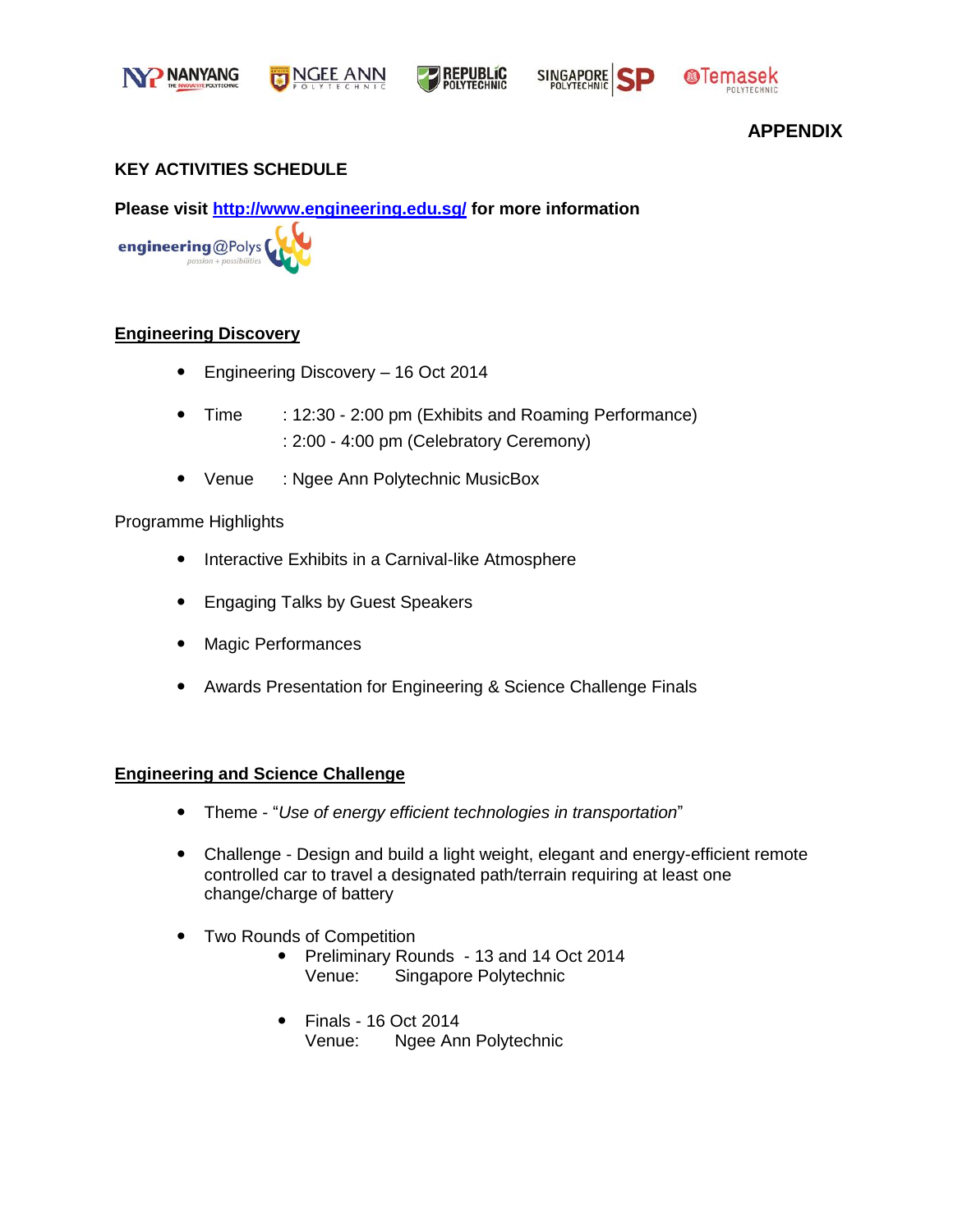

**NGEE ANN** 





• Teams will also put up a 2 min video of their cars in action explaining how their remote control car works *\*new*

## **Engineering Career Promotion**

- Learning Journeys for Teachers
- Parents Forum
	- For parents to find out more about how Engineering is taught in the polytechnics, and the career pathways awaiting Engineering graduates

**When:** Saturday, 15 Nov 2014 Session 1: 10:00 am – 12noon (Light Buffet Lunch) Session 2: 1:30 pm – 3.30pm (Afternoon Tea)

**Where:** HDB Hub Convention Centre, Punggol Room HDB Hub, Basement 1, 480 Lorong 6 Toa Payoh, Singapore 310480

- Customised Workshops for Students
	- A total of 17 interactive Engineering@Polys workshops will be offered to secondary school students till Nov 2014

| Date/Time*                                             | <b>Workshop Title/Synopsis</b>                                                                                                                                                                                                                                                                                                                                         | Organiser             |
|--------------------------------------------------------|------------------------------------------------------------------------------------------------------------------------------------------------------------------------------------------------------------------------------------------------------------------------------------------------------------------------------------------------------------------------|-----------------------|
| 14 Jul 2014<br>9am-5pm                                 | <b>E1 Circuit Challenge</b><br>This event consisted of two competitions:<br>Electrifying Connections or Indoor Solar<br>Racer. Students put their brains to the test<br>by wiring a series of increasingly<br>challenging electrical circuits OR put<br>engineering principles into practice as they<br>designed, constructed and raced a small,<br>solar-powered car. | Ngee Ann Polytechnic  |
| July to Nov<br>2014<br>9am to 11am<br>or<br>3pm to 5pm | Renewable Energy - Feel It!<br>The participants will learn how to harness<br>solar energy to drive a fan and also learn<br>how to make a wind turbine and capture<br>the wind power to light up LEDs lights                                                                                                                                                            | Singapore Polytechnic |
| July to Aug<br>2014<br>9am-<br>11.30am                 | The ARCH and Aircraft Simulator<br>Students will be shown The ARCH hangar,<br>the Virtual Aerodrome Simulator and the<br>A320 Flight Simulator.                                                                                                                                                                                                                        | Republic Polytechnic  |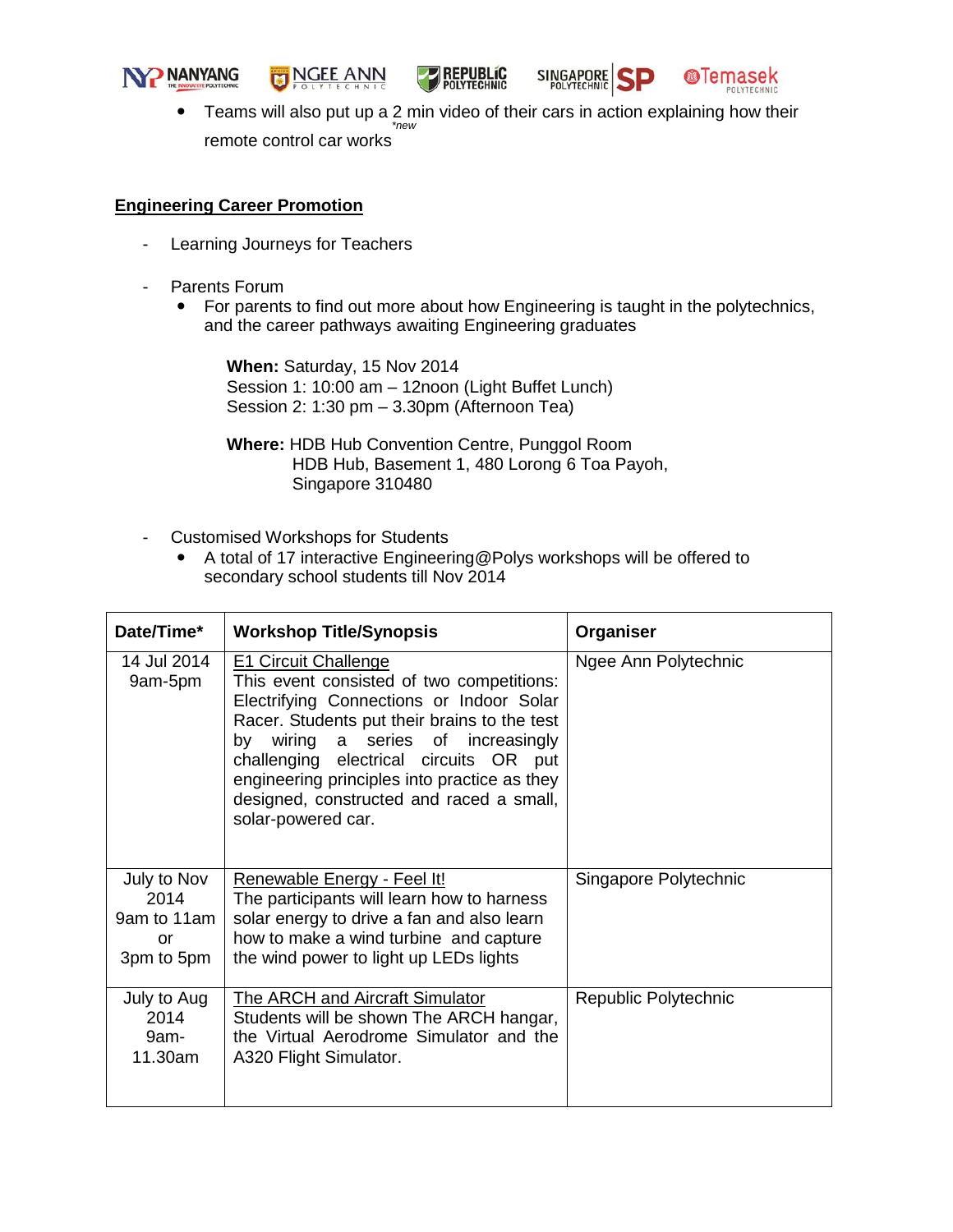

# NGEE ANN







| 30 Jul 2014<br>9am-5pm              | AeroChallenge<br>Amazon might not be able to make<br>deliveries using drones for a few years yet<br>- but this challenge gave students the<br>chance to do something similar! They<br>designed and built a system that allowed a<br>drone to carry a package through an<br>obstacle course.                                                                                                                                                                                                 | Ngee Ann Polytechnic       |
|-------------------------------------|---------------------------------------------------------------------------------------------------------------------------------------------------------------------------------------------------------------------------------------------------------------------------------------------------------------------------------------------------------------------------------------------------------------------------------------------------------------------------------------------|----------------------------|
| Aug to Sep<br>2014<br>2pm-5pm       | Fun With Gliders<br>The simplest form of an airplane is a glider<br>which is unpowered (or without a motor).<br>Gliders are amazing and graceful when<br>they glide and soar like birds. The same<br>design and aerodynamic factors that affect<br>airplanes also apply to gliders.<br>This<br>workshop will provide you with basic<br>knowledge of<br>flight<br>theory<br>and<br>aerodynamics via a hands-on session<br>during which you will build and launch your<br>very own glider.    | <b>Temasek Polytechnic</b> |
| Sep 2014<br>2pm-5pm                 | <b>Build Your Own Muscial KeyBoard</b><br>Discover how the Musical KeyBoard can<br>built<br>using<br>simple<br>electronic<br>be<br>components and experience building one<br>yourself. Also, you will be able to<br>customize the tone of sound and play your<br>own unique Musical KeyBoard. Students<br>will be introduced to prototyping platform<br>and will be able to appreciate the usage of<br>microprocessor to control and customized<br>functions of electronic systems/gadgets. | Nanyang Polytechnic        |
| Sep 2014<br>9am-<br>11.30am         | Blog-shop, Sourcing and Inventory<br>Management<br>Students will learn how to manage a small<br>online shop, from creating a blog shop, to<br>procuring<br>and<br>transporting<br>the<br>merchandise, to managing the physical<br>inventory.                                                                                                                                                                                                                                                | Republic Polytechnic       |
| 17 Sep 2014<br>9.00am to<br>12.00pm | Assembling fuel cell car and have fuel cell<br>car race (4 sets)<br>1. Assembling fuel cell car and have fuel<br>cell car race<br>2. Concepts: Electrolysis, chemical<br>reaction, kinematics, Electricity, Speed of<br>reaction, Redox                                                                                                                                                                                                                                                     | Singapore Polytechnic      |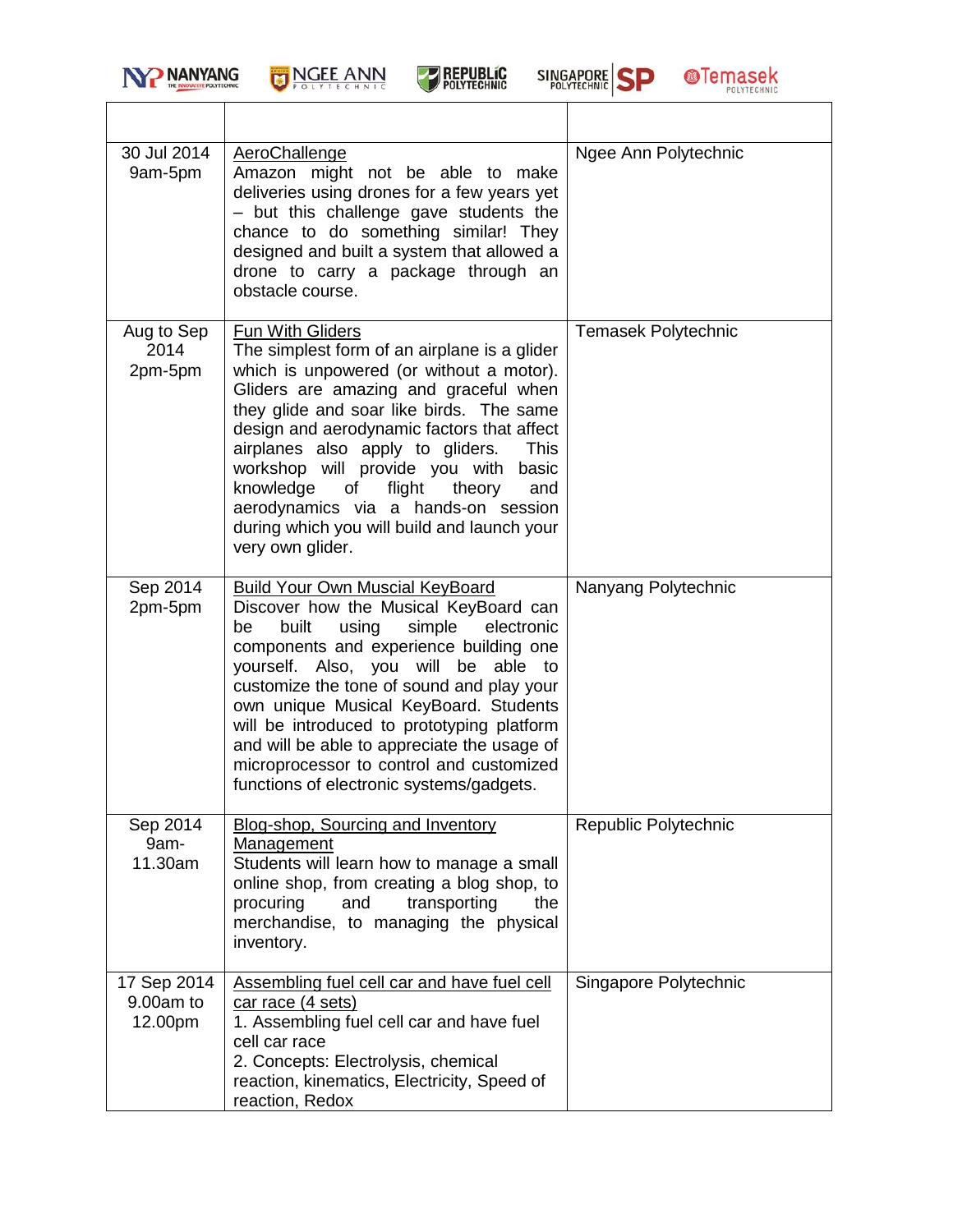| <b>NO NANYANG</b><br>THE INNOVATIVE POLYTECHNIC |
|-------------------------------------------------|
|                                                 |



|                                                 | 3. Participants will learn how to assemble<br>and test run fuel cell car. The various<br>science concepts involved in the fuel cell<br>car will be covered. A simple competition<br>can be conducted among the various<br>groups                                                                                                                                                                                                                                                                                                                                      |                            |
|-------------------------------------------------|-----------------------------------------------------------------------------------------------------------------------------------------------------------------------------------------------------------------------------------------------------------------------------------------------------------------------------------------------------------------------------------------------------------------------------------------------------------------------------------------------------------------------------------------------------------------------|----------------------------|
| 17 Sep &<br>24 Sep 2014<br>9.30am to<br>12.30pm | Are U Smarter than Newton?<br>This session aims to introduce Newton's<br>Law of Motion in a fun and engaging<br>fashion. Students will be working in groups<br>to discover, experience and apply<br>Newton's Law of Motion. Participants are<br>expected to conduct online research,<br>present their findings and reviews, perform<br>measurements using apparatus provided,<br>analysing data, correlating to theories, and<br>draw conclusions to the problem<br>statement.                                                                                        | Singapore Polytechnic      |
| Sep to Oct<br>2014<br>2pm-5pm                   | Introduction to 3D Printing<br>In this 3-hour workshop, we will excite you<br>with the magic of $3D$ printing $-$ the<br>technology that everyone is talking about<br>today! This workshop will bring you on a<br>fun journey that starts from learning about<br>the history of 3D printing to experiencing -<br>first hand $-$ the exciting process of 3D<br>printing. You will create an object with the<br>3D printer, and get to bring home your<br>hand-made creation. Along the way, you<br>will also learn the fundamentals of CAD<br>(Computer-aided design). | <b>Temasek Polytechnic</b> |
| Sep to Oct<br>2014<br>2pm-5pm                   | Physics Show & Tell: Electricity and<br>ElectroMagnetism<br>This workshop will provide GCE 'O' level<br>students with fundamental knowledge of<br>Electricity and Electromagnetism.<br>It is<br>conducted using an interactive "Show &<br>Tell"<br>approach that enhances<br>your<br>understanding of the subject matter and<br>gives you the opportunity to learn through<br>experiment.                                                                                                                                                                             | <b>Temasek Polytechnic</b> |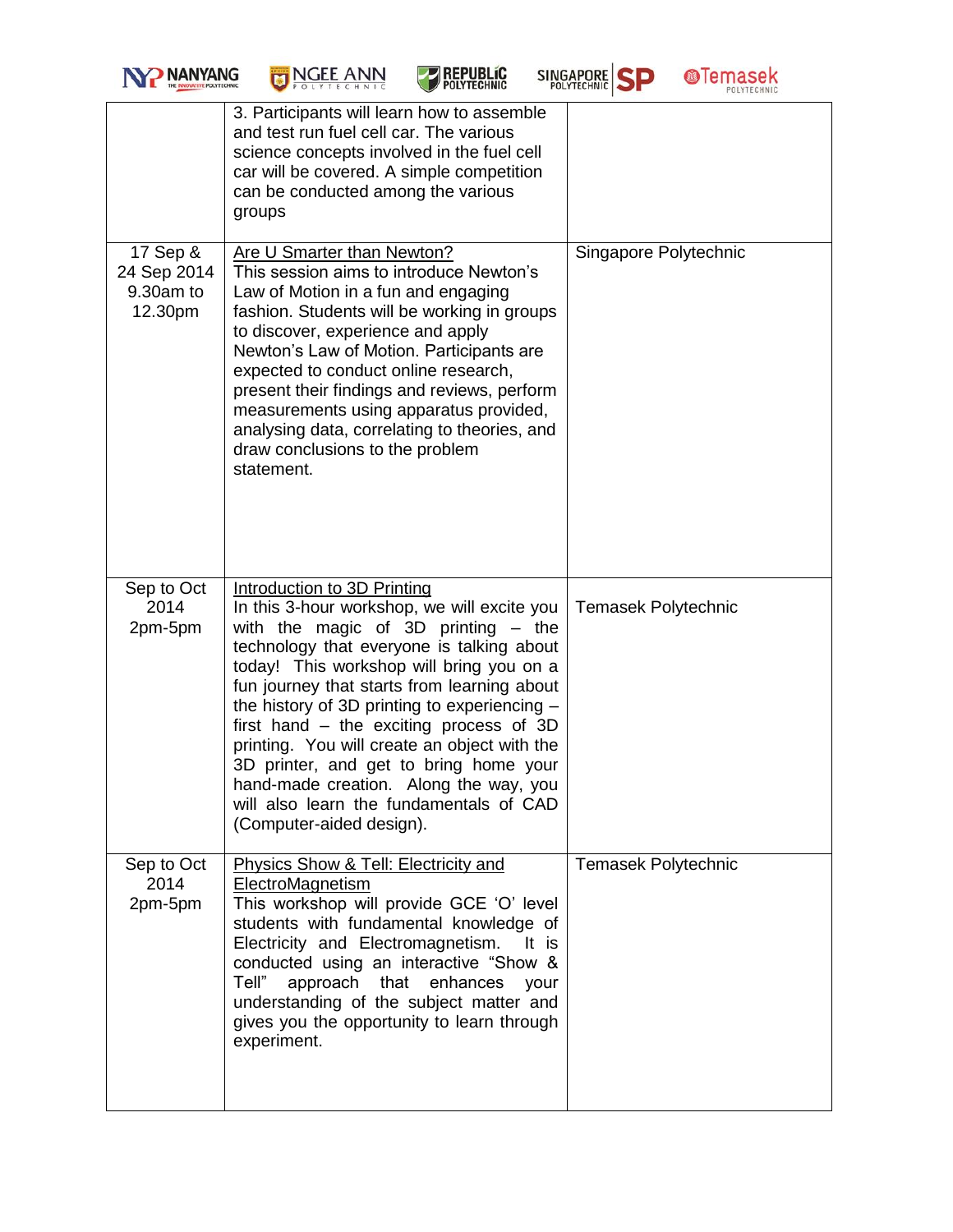



**REPUBLIC**<br>POLYTECHNIC





| 25 Sep 2014<br>2pm-5pm        | <b>Engineering of Mixing in Water Matrix</b><br>The workshop will demonstrate 2 different<br>mixing purposes and the application in the<br>industries i.e. colloids mixing to stabilise in<br>food industry and colloids mixing to<br>destabilise in water treatment. Turbid<br>water will be mixed with coagulant to<br>destabilise it during jar test experiment. In<br>a different case, making mayonaise will<br>be used as an example of stabilising<br>colloids in water matrix.                                        | Singapore Polytechnic      |
|-------------------------------|-------------------------------------------------------------------------------------------------------------------------------------------------------------------------------------------------------------------------------------------------------------------------------------------------------------------------------------------------------------------------------------------------------------------------------------------------------------------------------------------------------------------------------|----------------------------|
| Sep to Nov<br>2014<br>2pm-5pm | <b>Green Building Trail @ TP</b><br>This workshop will provide you with<br>knowledge of the fundamental concepts of<br>Green Buildings. You will be introduced to<br>the green features of a building through an<br>interactive media, after which you will play<br>a game to enhance and test your<br>understanding of Green Buildings. Finally,<br>you will visit our campus South Wing<br>Building which was awarded the "Green"<br>Mark Platinum" award, to view for yourself<br>a real life example of a Green Building. | <b>Temasek Polytechnic</b> |
| 15 Oct 2014<br>9am-5pm        | <b>Bull's Eye Competition</b><br>Strategy, teamwork and creativity<br>students will need all these to win this<br>competition. Working in teams, they will<br>design and build a sophisticated robot to<br>accomplish the mission specified. In the<br>process, they will learn about automation<br>and mechatronic systems.                                                                                                                                                                                                  | Ngee Ann Polytechnic       |
| 17 Oct 2014<br>9am-5pm        | <b>The Maze Solving Mouse</b><br>The Maze Solving Mouse has been<br>developed by Nanyang Polytechnic as a<br>pedagogical platform for students to learn<br>intelligent<br>electronics<br>technologies<br>encompassing artificial intelligence, motor<br>micro-controller.<br>control. sensors and<br>Come and see how all these intelligent<br>electronics technologies are harnessed<br>together so that a small autonomous<br>vehicle<br>can navigate<br>and<br>solve<br>an<br>unknown maze on its own.                     | Nanyang Polytechnic        |